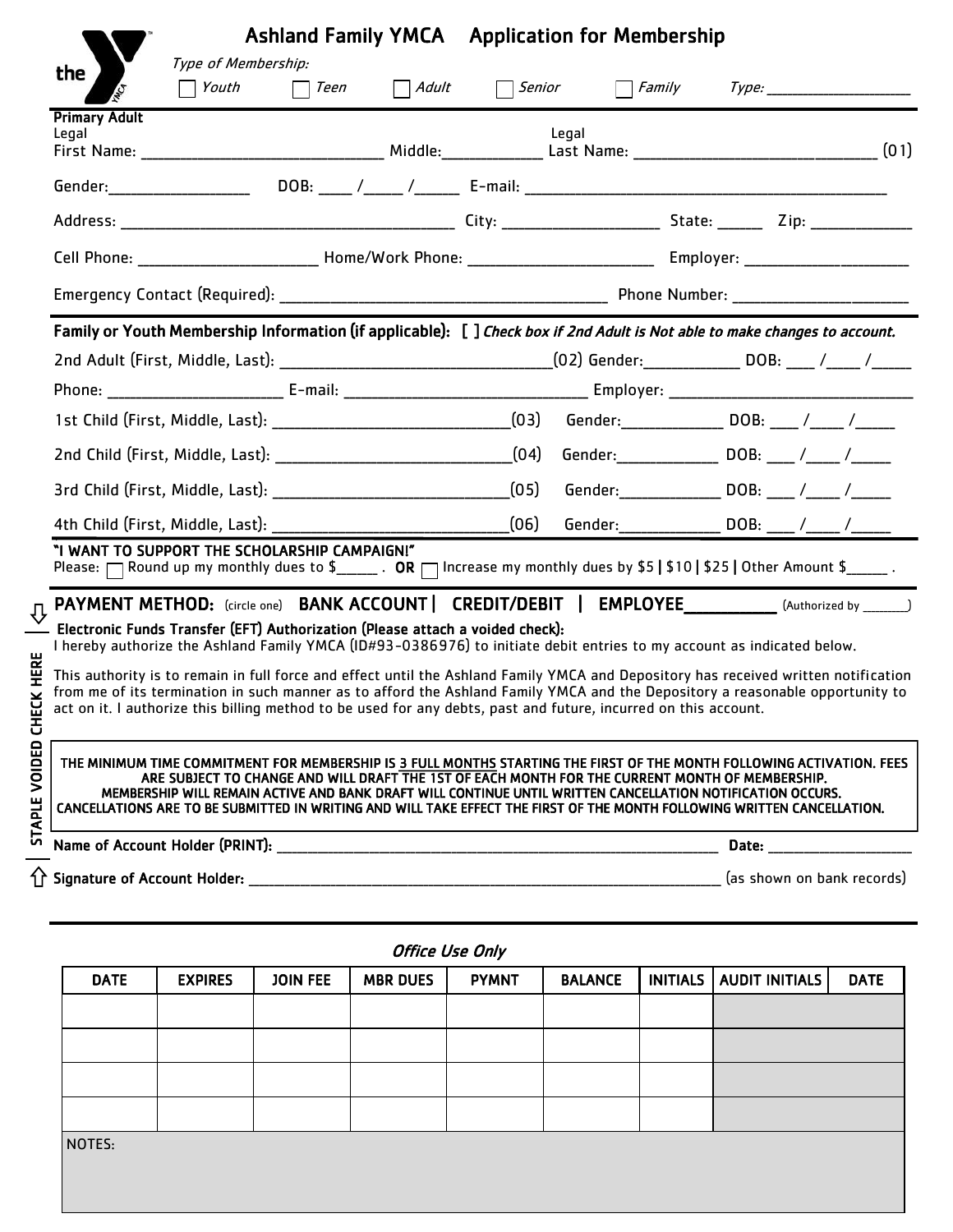# STANDARDS OF CONDUCT

The Ashland Family YMCA ("YMCA") is dedicated to providing a positive family oriented environment for all who utilize our programs and facilities. Members and visitors are expected to be safe and appropriate in their behavior and to treat others with dignity and respect. Any person who supports the purpose may become a member of this corporation in accordance with such provisions as may be established by the board of directors, and shall so continue to be a member unless the Board or its authorized agent concludes, in its sole discretion, that a member has failed to live up to the standards and commitments of being a member of this YMCA. To ensure that all who use or visit the YMCA have a safe and enjoyable experience, members must at all times adhere to the following standards of conduct. Any member who violates any of these standards or otherwise is disruptive or endangers the safety of others may be suspended immediately from the premises and may be sanctioned up to and including membership termination without further notice and without reimbursement for any fees previously paid.

Values and Mission: The mission of the Ashland Family YMCA is to work toward the fulfillment of human potential and the enrichment of the quality of life for those we serve. The four core values of our YMCA are caring, honesty, respect and responsibility. We expect our members to embrace and model our organizations values.

Discrimination and Harassment: It is the policy of the Association to make membership available to all persons regardless of race, color, religion, sex, age, marital status, sexual orientation, national origin, disability, status as a disabled veteran of the Vietnam era, or financial circumstances without discrimination.

Leaving Children Unattended: Children under the age of 13 must be accompanied by an adult or enrolled in a supervised program while at the YMCA. Non-swimming children must be accompanied by an adult member while in the pool.

Camera phones, audio, video, photography: No photos, audio or video of any type are to be made in locker rooms, pools, or anywhere on the YMCA premises without the consent of YMCA management staff.

Swearing, Abusive or Foul Language: Respect for the rights and sensitivities of others is an important element of maintaining a positive atmosphere at the YMCA. Swearing, abusive or foul language is never appropriate and is not tolerated.

Rude, Disruptive, Threatening or Intimidating Behavior or Communication: Any behavior or communication that is disrespectful, rude, disruptive, threatening or intimidating is inappropriate.

Cell Phone Use: Please use cell phones in a manner courteous to others.

Fighting and Aggressive Behavior: Although emotions can become heated during athletic contests and other YMCA activities, fighting, taunting and other confrontational behavior is unacceptable.

Weapons or Other Dangerous Objects: Members are not permitted to bring onto the premises, or have in their possession while engaging in any YMCA activity, any firearm, stungun, knife, or any other dangerous object or substance that may be used to harm the member or another person.

Limited Resources: The YMCA may impose limits on excessive resource usage by members. Limits may be imposed on hot water usage, parking time, number of visits per day, use of equipment, wi-fi in the lobby, etc.

Illegal Substances or Conduct: Members are not permitted to possess, accept, distribute, engage in or be under the influence of alcohol or any illegal substance while on the premises of YMCA or while participating in any YMCAsponsored activity. Likewise, members are not permitted to engage in illegal conduct (including but not limited to theft) while on or off YMCA premises or while participating in YMCA-sponsored activities.

Safety; Misuse of Facilities and Equipment: Always treat facilities and equipment with respect. Misuse of equipment or facilities or facility policies is prohibited. Members are required to engage in safe conduct.

Tobacco Use: Use of tobacco is prohibited on the YMCA premises.

Rules of Use and Staff Instructions: Members are required to comply with established standards of use and behavior for YMCA premises and YMCA-sponsored activities. Facility use for Y-members is on an individual basis only. Non-YMCA employed trainers, instructors, or therapists are prohibited. Members are also required to comply with requests or instructions of YMCA staff while members are on YMCA-premises or participating in YMCAsponsored activities.

 Right of Refusal: Our membership policy provides for denial of membership to an applicant or termination of a member whose conduct is inconsistent with the YMCA's Standards of Conduct, values and mission. The YMCA conducts regular sex offender screenings on all members, participants, and guests. If a sex offender match occurs, the YMCA reserves the right to cancel membership, end program participation, and remove visitation access.